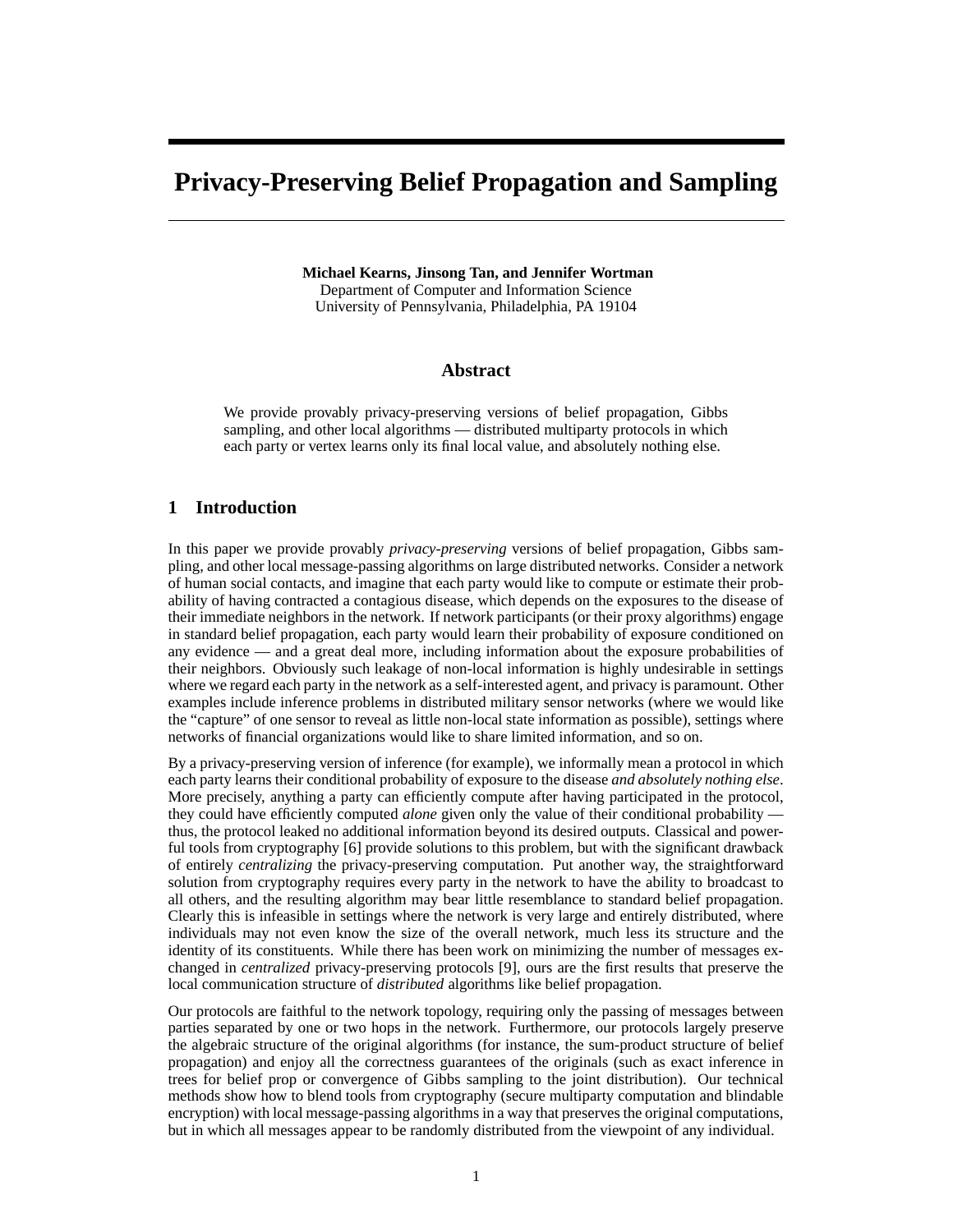All results in this paper apply to the "semi-honest" or "honest but curious" model in the cryptography literature, in which participants obediently execute the protocol but may attempt to infer non-private information from it. We expect that via the use of zero-knowledge proof techniques, our protocols may be strengthened to models in which participants who deviate from the protocol are detected.

## **2 Background and Tools from Cryptography**

#### **2.1 Secure Multiparty Function Computation**

Let  $f(x_1, \ldots, x_k)$  be any function on k inputs. Imagine a scenario in which there are k distinct parties, each in possession of exactly one of these inputs (that is, party i initially knows  $x_i$ ) and the k parties would like to jointly compute the value of  $f(x_1, \ldots, x_k)$ . Perhaps the simplest protocol would have all parties share their private inputs and then individually compute the value of  $f$ . However, in many natural settings, we would like the parties to be able to perform this joint computation in a *privacy-preserving* fashion, with each party revealing as little as possible about their private input. Simple examples include voting — we would all like to learn the results of the election without having to broadcast our private votes — and the so-called "Millionaire's Problem" in which two individuals would like to learn who is wealthier, without revealing their precise wealth to each other. If a trusted "third party" is available, one solution would be to provide the private inputs to them, and have them perform the computation in secrecy, only announcing the final result. The purpose of the theory of secure multiparty function computation [6] is to show that under extremely general circumstances, a third party is surprisingly unnecessary.

Note that it is typically inevitable that *some* information is revealed just by the result of the computation of  $f$  itself. For example, in the Millionaire's Problem, there is no avoiding the poorer party learning a lower bound on the richer's wealth (namely, the poorer party's wealth). The goal is thus to *reveal nothing beyond what it implied by the value of* f*.*

To formalize this notion in a complexity-theoretic framework, let us assume without loss of generality that each input  $x_i$  is n bits in length. We make the natural and common assumptions that the function  $f$  can be computed in time polynomial in  $kn$ , and that each party's computational resources are bounded by a polynomial in n. We (informally) define a *protocol* Π for the k parties to compute  $f$  to be a specific mechanism by which the parties exchange messages and perform computations, ending with every party learning the value  $y = f(x_1, \ldots, x_k)$ . One (uninteresting) protocol is the one in which each party sends their private inputs to all others, and every party computes y alone.

**Definition 1** <sup>1</sup> *Let*  $\Pi$  *be any protocol for the k parties to jointly compute the value*  $y =$  $f(x_1, \ldots, x_k)$  *from their n-bit private inputs. We say that*  $\Pi$  *is privacy-preserving if for every*  $1 \leq i \leq k$ , anything that party i can compute in time polynomial in n following the execution *of*  $\Pi$ *, they could also compute in polynomial time given only their private input*  $x_i$  *and the value* y.

In other words, whatever information party  $i$  is able to obtain from their view of the execution of protocol Π, it does not let them efficiently compute anything they couldn't efficiently compute just from being told the final output y of  $\Pi$  (and their private input  $x_i$ ). This captures the notion that while y itself may "leak" some information about the other private inputs  $x_j$ , the protocol  $\Pi$  yields nothing further.<sup>2</sup> Further, for the following theorem we can consider more general vector outputs and randomized functionalities, which we need for our technical results.

**Theorem 1** *(See e.g. [6]) Let*  $f(x_1, \ldots, x_k) = (y_1, \ldots, y_k)$  *be any (possibly randomized)* k-input, k*-output functionality that can be computed in polynomial time. Then under standard cryptographic assumptions,* <sup>3</sup> *there exists a polynomial time privacy-preserving protocol* Π *for* f *(that is, a protocol in which party i learns nothing not already implied by their private input*  $x_i$  *and private output*  $y_i$ *).* 

<sup>&</sup>lt;sup>1</sup>We state this definition informally, as the complete technical definition is somewhat lengthy and adds little intuition. It involves both formalizing the notion of a multiparty computation protocol, as well as defining the "view" of an individual party of a specific execution of the protocol. The definition involves computational indistinguishability of probability distributions since the protocols may often use randomization.

<sup>2</sup>Our definition of privacy does not imply that *coalitions* of parties cannot together compute additional information. In the extended version of this paper, we discuss the difficulty of achieving this stronger notion of privacy with any protocol that uses a truly distributed method of computation.

<sup>&</sup>lt;sup>3</sup>An example would be the existence of trapdoor permutations [6].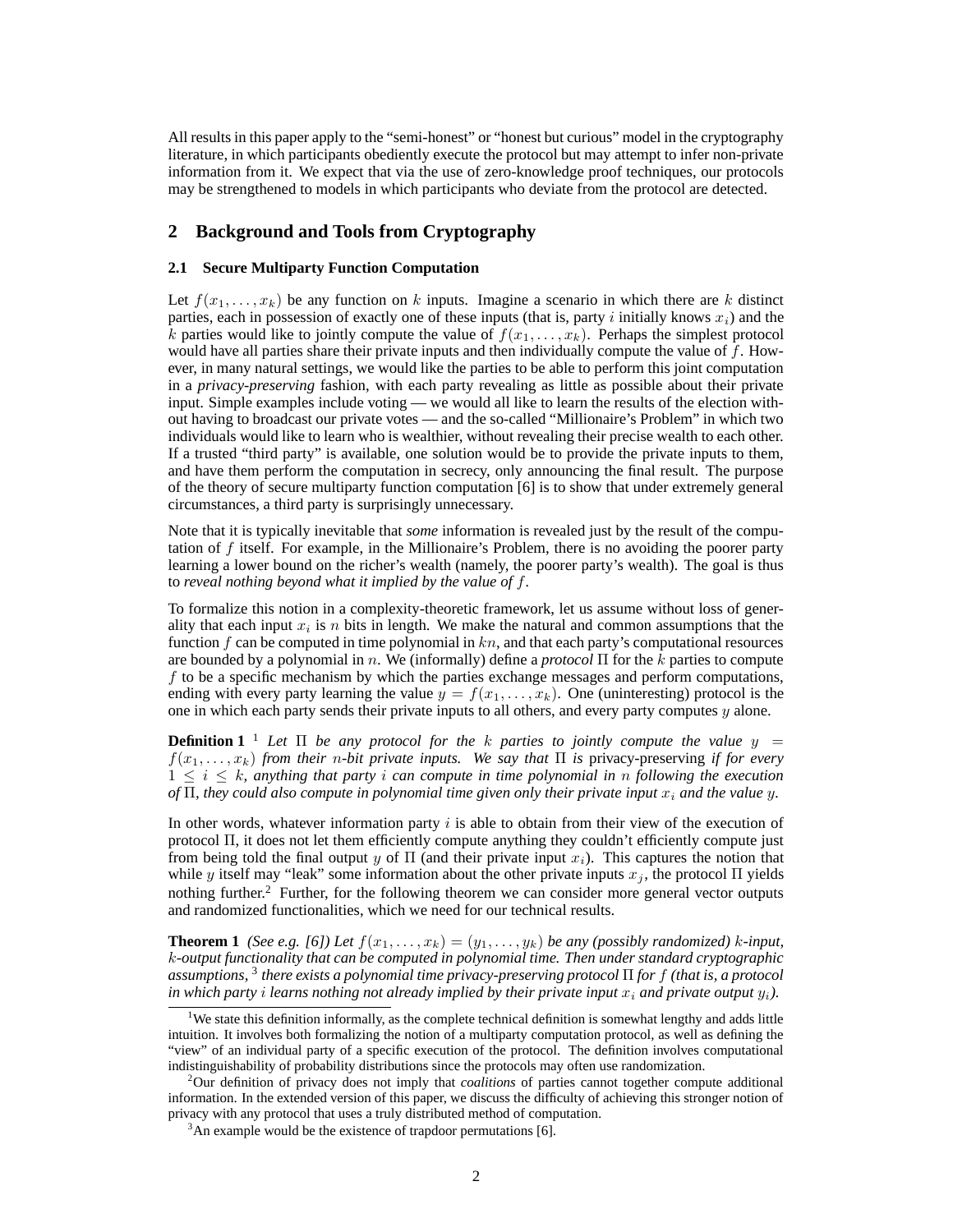This remarkable and important theorem essentially says that whatever a population can jointly compute, it can jointly compute with arbitrary restrictions on who learns what. A powerful use of vector outputs is to enforce knowledge asymmetries on the parties. For instance, in the Millionaire's Problem, by defining one player's output to always be nil, we can ensure that this player learns *absolutely nothing* from the protocol, while the other learns which player is wealthier.

The proof of Theorem 1 is *constructive*, providing an algorithm to transform any polynomial circuit into a polynomial-time privacy-preserving protocol for  $k$  parties. As discussed in the introduction, this theorem can be immediately applied to (say) belief propagation to yield *centralized* privacy-preserving protocols for inference; our contribution is preserving the highly distributed, local message-passing structure of belief propagation and similar algorithms.

#### **2.2 Public-Key Encryption with Blinding**

The second cryptographic primitive that we shall require is standard public-key encryption with an additional property known as *blinding*. A standard public-key cryptosystem allows any party to generate a pair of *keys* (P, S), which we can think of as k-bit strings; k is often called the *security parameter*. Associated with the *public key* P there is a (possibly probabilistic) *encryption function*  $E_P$  and associated with the *secret or private key* S there is a (deterministic) *decryption function*  $D_S$ . Informally, the system should have the following security properties:

- For any *n*-bit x, the value of the function  $E_P(x)$  can be computed in polynomial time from inputs x and P. Similarly,  $D_S(y)$  can be computed efficiently given y and S.
- For any *n*-bit input x,  $D_S(E_P(x)) = x$ . Thus, decryption is the inverse of encryption.
- For any *n*-bit x, it is hard for a party knowing only the public key  $P$  and the encryption  $E_P(x)$  to compute x.<sup>4</sup>

Thus, in such a scheme, anyone knowing the public key of Alice can efficiently compute and send encrypted messages to Alice, but only Alice, who is the sole party knowing her private key, can decrypt those messages. Such cryptosystems are widely believed to exist and numerous concrete proposals have been examined for decades. As one specific example that allows probabilistic encryption of individual bits, let the public key consist of an integer  $N = p \cdot q$  that is the product of two  $k/2$ -bit randomly generated prime numbers p and q, as well as a number z that has the property that z is not equal to  $x^2 \mod N$  for any x. It is easy to generate such  $(N, z)$  pairs. In order to encrypt a 0, one simply chooses x at random and lets the encryption be  $y = x^2 \mod N$ , known as a *quadratic residue*. In order to encrypt a 1, one instead sends  $y = x^2 \cdot z \mod N$ , which is guaranteed to not be a quadratic residue. It is not difficult to show that given the factors  $p$  and  $q$ (which constitute the secret key), one can efficiently compute whether  $y$  is a quadratic residue and thus learn the decrypted bit. Furthermore, it is widely believed that decryption is actually equivalent to factoring  $N$ , and thus intractable without the secret key.

This simple public-key cryptosystem also has the additional *blinding* property that we will require. Given only the public key  $(N, z)$  and an encrypted bit y as above, it is the case that for any value w,  $w^2y \mod N$  is a quadratic residue if and only if y is a quadratic residue, and that furthermore  $w^2y$ mod N is uniformly distributed among all (non-)quadratic residues if  $y$  is a (non-)quadratic residue. Thus, a party knowing only Alice's public key can nevertheless take any bit encrypted for Alice and generate random re-encryptions of that bit *without* needing to actually know the decryption. We refer to this operation as *blinding* an encrypted bit.

## **3 Privacy-Preserving Belief Propagation**

In this section we briefly review the standard algorithm for belief propagation on trees [10] and outline how to run this algorithm in a privacy-preserving manner such that each variable learns only its final marginals and no additional new information that is not implied by these marginals.

In standard belief propagation, we are given an undirected graphical model with vertex set  $\mathcal{X}$  for which the underlying network is a tree. We denote by  $\mathcal{V}(X_i)$  the set of possible values of  $X_i \in \mathcal{X}$ ,

<sup>&</sup>lt;sup>4</sup>This is often formalized by asserting that the distribution of the encryption is computationally indistinguishable from true randomness in time polynomial in  $n$  and  $k$ .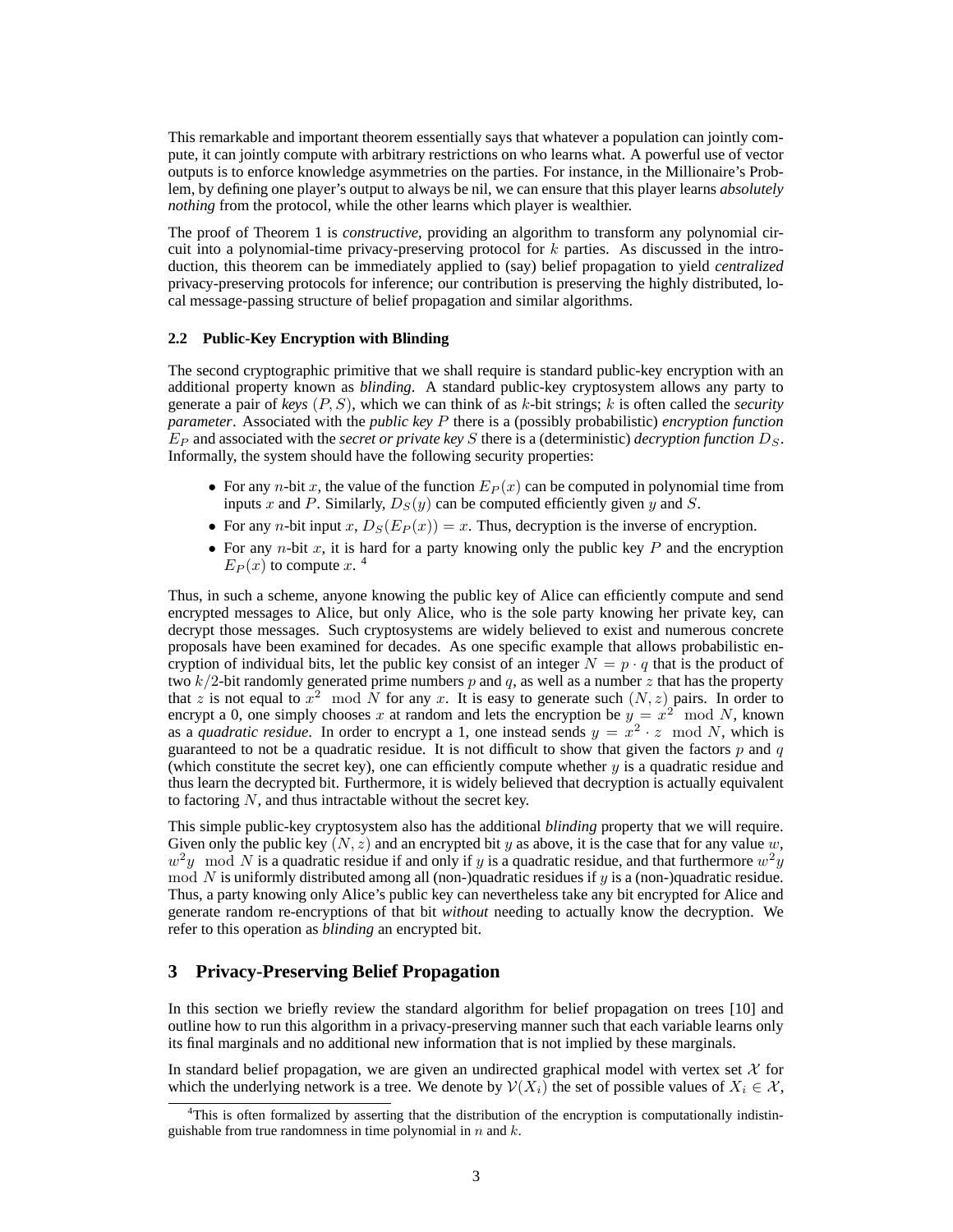and by  $\mathcal{N}(X_i)$  the set of  $X_i$ 's neighbors. For each  $X_i \in \mathcal{X}$ , we are given a non-negative potential function  $\psi_i$  over possible values  $x_i \in V(X_i)$ . Similarly, for each pair of adjacent vertices  $X_i$  and  $X_j$ , we are given a non-negative potential function  $\psi_{i,j}$  over joint assignments to  $X_i$  and  $X_j$ .

The main inductive phase of the belief propagation algorithm is the message-passing phase. At each step, a node  $X_i$  computes a message  $\mu_{i\to j}$  to send to some  $X_j \in \mathcal{N}(X_i)$ . This message is indexed by all possible assignments  $x_i \in V(X_i)$ , and is defined inductively by

$$
\mu_{i \to j}(x_j) = \sum_{x_i \in \mathcal{V}(X_i)} \psi_i(x_i) \psi_{i,j}(x_i, x_j) \prod_{X_k \in \mathcal{N}(X_i) \setminus X_j} \mu_{k \to i}(x_i). \tag{1}
$$

Belief propagation follows the so-called message-passing protocol, in which any vertex of degree  $d$ that has received the incoming messages from any  $d-1$  of its neighbors can perform the computation above in order to send an outgoing message to its remaining neighbor. Eventually, the vertex will receive a message back from this last neighbor, at which point it will be able to calculate messages to send to its remaining  $d - 1$  neighbors. The protocol begins at the leaves of the tree, and it follows from standard arguments that until all nodes have received incoming messages from all of their neighbors, there must be some vertex that is ready to compute and send a new message. The message-passing phase ends when all vertices have received messages from all of their neighbors.

Once vertex  $X_i$  has received all of its incoming messages, the marginal distribution **P** is proportional to their product. That is, if  $x_i$  is any setting to  $X_i$ , then

$$
\mathbf{P}[X_i = x_i] \propto \psi_i(x_i) \prod_{X_j \in \mathcal{N}(X_i)} \mu_{j \to i}(x_i). \tag{2}
$$

When there is *evidence* in the network, represented as a partial assignment  $\vec{e}$  to some subset E of the variables, we can simply hard-wire this evidence into the potential functions  $\psi_j$  for each  $X_j \in E$ . In this case it is well-known that the algorithm computes the conditional marginals  $P[X_i = x_i | E = \vec{e}]$ . For a more in-depth review of belief propagation, see Yedidia et al. [13] or Chapter 8 of Bishop [1].

#### **3.1 Mask Propagation and the Privacy-Preserving Protocol**

We assume that at the beginning of the privacy-preserving protocol, each node  $X_i$  knows its own individual potential function  $\psi_i$ , as well as the joint potential functions  $\psi_{i,j}$  for all  $X_j \in \mathcal{N}(X_i)$ . Recall that our fundamental privacy goal is to allow each vertex  $X_i$  to compute its own marginal distribution  $P[X_i = x_i]$  (or  $P[X_i = x_i | E = \vec{e}]$  if there is evidence), but *absolutely nothing else*. In particular,  $\dot{X}_i$  should not be able to compute the values of any of the incoming messages from its neighbors. Knowledge of  $\mu_{j\to i}(x_i)$ , for example, along with  $\mu_{i\to j}$  and  $\psi_{i,j}$ , may give  $X_i$  information about the marginals over  $X_i$ , a clear privacy violation. We thus must somehow prevent  $X_i$  from being able to "read" any of its incoming messages — nor even its own outgoing messages — yet still allow each variable to learn its own set of marginals at the end. To accomplish this we combine tools from secure multiparty function computation with a method we call "mask propagation", in which messages remain "masked" (that is, provably unreadable) to the vertices at all times. The keys required to unmask the messages are generated locally as the computation propagates through the tree, thus preserving the original communication pattern of the standard (non-private) algorithm.

Before diving into the secure protocol, we first must fix conventions regarding the encoding of numerical values. We will assume throughout that all potential function values, all message values and all the required products computed by the algorithm can be represented as  $n$ -bit natural numbers and thus fall in  $Z_N = \{0, \ldots, N-1\}$  where  $N = 2^n$ . As expressed by Equation (2), marginal probabilities are obtained by taking products of such  $n$ -bit numbers and then normalizing to obtain finite-precision real-valued numbers in the range [0, 1]. It will be convenient to think of values in  $Z_N$ as elements of the cyclic group of order  $N$  with addition and subtraction modulo  $N$ . In particular, we will make frequent use of the following simple fact: for any fixed  $x \in Z_N$ , if  $r \in Z_N$  is chosen randomly among all n-bit numbers, then  $x+r \mod N$  is also distributed randomly among all n-bit numbers. We can think of the random value r as "masking" or hiding the value of x to a party that does not know  $r$ , while leaving it readable to a party that does.

Let us now return to the message-passing phase of the algorithm described by Equation (1), and let us focus on the computation of  $\mu_{i\to j}$  for a fixed setting  $x_j$  of  $X_j$ . For the secure version of the algorithm, we make the following inductive message and knowledge assumptions: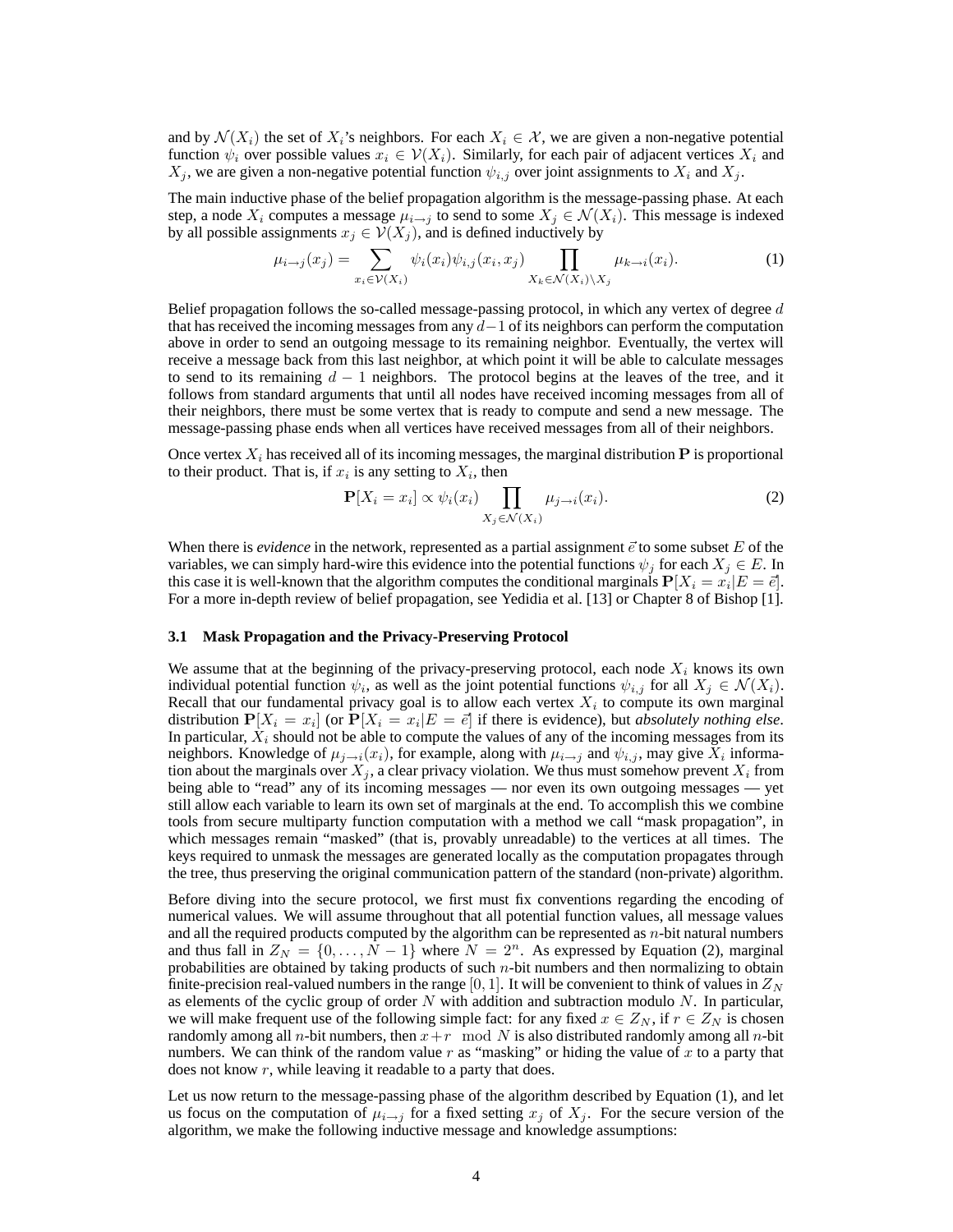• For each  $X_\ell \in \mathcal{N}(X_i) \backslash X_j$ , and for each setting  $x_i$  of  $X_i$ ,  $X_i$  has already obtained a masked version of  $\mu_{\ell \to i}(x_i)$ :

$$
\mu_{\ell \to i}(x_i) + \beta_{j,\ell}(x_i) \mod N \tag{3}
$$

where  $\beta_{j,\ell}(x_i)$  is uniformly distributed in  $Z_N$ .

- $X_i$  knows only the sum in Equation (3) (which again is uniformly distributed in  $Z_N$  and thus meaningless by itself), and does not know the masking values  $\beta_{i,\ell}(x_i)$ .
- Vertex  $X_j$  knows only the masking values  $\beta_{j,\ell}(x_i)$ , and not the sum in Equation (3).

For all leaf nodes, these assumptions hold trivially at the start of the protocol, providing the base case for the induction. Now under these informational assumptions, vertex  $X_i$  knows the set  $I_i$  $\{\mu_{\ell \to i}(x_i) + \beta_{j,\ell}(x_i) \mod N : X_{\ell} \in \mathcal{N}(X_i)\backslash X_j, x_i \in \mathcal{V}(X_i)\}\$  while vertex  $X_j$  knows the set  $I_j = \{\beta_{j,\ell}(x_i) \mod N : X_{\ell} \in \mathcal{N}(X_i)\backslash X_j, x_i \in \mathcal{V}(X_i)\}.$ 

Let us first consider the case in which  $X_i$  is not a leaf node and thus has neighbors other than  $X_i$ itself. In order to complete the inductive step, it will be necessary for each  $X_k \in \mathcal{N}(X_j) \backslash X_i$  to provide a set of masking values  $\beta_{k,i}(x_j)$  so that  $X_j$  can obtain a set of masked messages of the form  $\mu_{i\rightarrow j}(x_j) + \beta_{k,i}(x_j)$ . Here we focus on a single neighbor  $X_k$  of  $X_j$ .

Vertex  $X_k$  privately generates a masking value  $\beta_{k,i}(x_j)$  that is uniformly distributed in  $Z_n$ . It is clear that, ignoring privacy concerns,  $X_i$  and  $X_j$  together could compute  $\psi_i(x_i)\psi_{i,j}(x_i,x_j)\prod_{X_\ell\in\mathcal{N}(X_i)\setminus X_j}\mu_{\ell\to i}(x_i)$  for each fixed pair  $x_i$  and  $x_j$ . Thus from their joint inputs  $I_i$ ,  $I_j$ , and  $\beta_{k,i}(x_j)$ , ignoring privacy,  $X_i$ ,  $X_j$ , and  $X_k$  could compute:

$$
\left(\sum_{x_i \in \mathcal{V}(X_i)} \psi_i(x_i)\psi_{i,j}(x_i, x_j) \prod_{X_\ell \in \mathcal{N}(X_i) \setminus X_j} \mu_{\ell \to i}(x_i)\right) + \beta_{k,i}(x_j) \mod N
$$
\n
$$
= \mu_{i \to j}(x_j) + \beta_{k,i}(x_j) \mod N \tag{4}
$$

Since this expression can be computed jointly by  $X_i$ ,  $X_j$  and  $X_k$  without privacy considerations, Theorem 1 establishes that we can construct an efficient protocol for them to compute it securely, allowing  $X_j$  to learn *only the value of the expression* in Equation (4), while  $X_i$  and  $X_k$  learn no new information at all (i.e. nil output). Note that this expression, due to the presence of the unknown masking value  $\beta_{k,i}(x_j)$ , is a uniform randomly distributed number in  $Z_n$  from  $X_j$ 's point of view.

After this masking process has been completed for all  $X_k \in \mathcal{N}(X_j) \backslash X_i$ , we will have begun to satisfy the inductive informational assumptions a step further in the propagation: for each neighbor  $X_k$  of  $X_j$  excluding  $X_i$ ,  $X_j$  will know a masked version of  $\mu_{i\to j}(x_j)$  in which the masking value  $\beta_{k,i}(x_j)$  is known only to  $\dot{X}_k$ .  $X_j$  will obtain masked messages in a similar manner from all but one of its other neighbors in turn, and for all of its other values, until the inductive assumptions are fully satisfied at  $X_j$ . Every value received by  $X_i$ ,  $X_j$ , and  $X_k$  during the above protocol is distributed uniformly at random in  $Z_n$  from the perspective of its recipient, and thus conveys no information.

It remains to consider the case in which  $X_j$  is a leaf node. In this case, there is no need to satisfy the inductive assumptions at the next level, as the propagation ends at the leaves. Furthermore, it is acceptable for  $X_j$  to learn its incoming messages directly, since these messages will be implied by its final marginal. From their joint input  $I_i$  and  $I_j$ , it is clear that  $X_i$  and  $X_j$  together could compute  $\mu_{i\to j}(x_j)$  as given in Equation (1). Thus by Theorem 1, we can construct a protocol for them to efficiently compute this value in such a way that  $X_j$  learns only  $\mu_{i\to j}(x_j)$  and  $X_i$  learns nothing.

At the end of the message-passing phase, each internal (non-leaf) node  $X_i$  will know a set of masked messages from each of its neighbors. In particular, for each pair  $X_i, X_\ell \in \mathcal{N}(X_i)$ , for each  $x_i \in$  $V(X_i)$ ,  $X_i$  will know the values of  $\mu_{j\to i}(x_i) + \beta_{\ell,j}(x_i)$ . Ignoring privacy concerns, it is the case that  $X_i$  and any pair of its neighbors could compute the marginal of  $X_i$  in Equation (2). Invoking Theorem 1 again, we can construct an efficient protocol for  $X_i$  and this pair of neighbors to together compute the marginals such that  $X_i$  learns only the marginals and the neighbors learn nothing.

Each leaf vertex  $X_i$  will be in possession of its unmasked messages  $\mu_{i\to i}(x_i)$  for every  $x_i \in \mathcal{V}(X_i)$ from its neighbor  $X_j$ , and can easily compute its marginals as given in Equation (2) without having learned anything not already implied by its initial potential functions and the marginals themselves.

We use **PrivateBeliefProp** $(T)$  to denote the algorithm above when applied to a particular tree  $T$ . The full proof of the following is omitted, but follows the logic sketched in the preceding sections.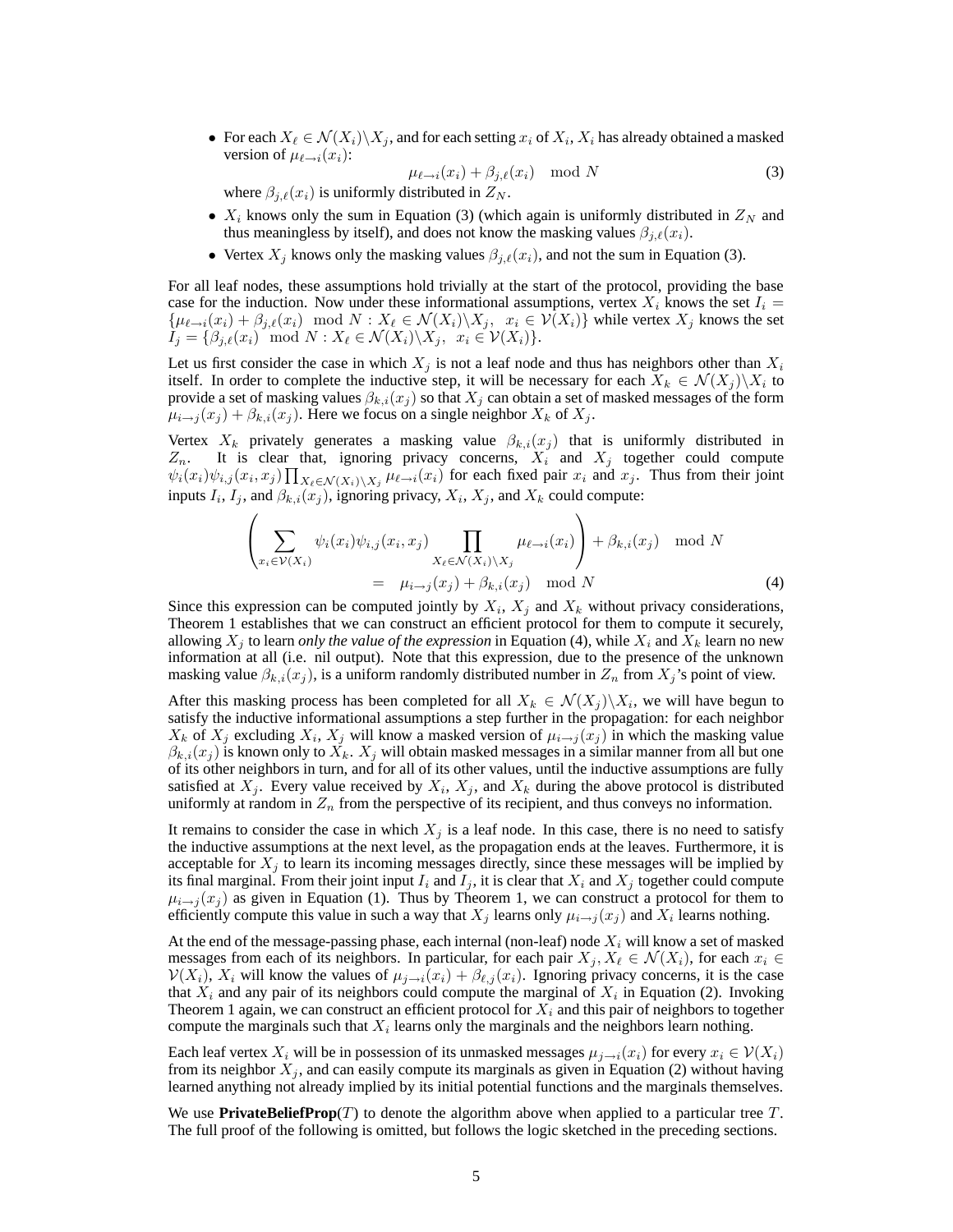**Theorem 2** *Under standard cryptographic assumptions,* **PrivateBeliefProp***(*T*) allows every vari*able  $X_i$  to compute its own marginal distribution  $P[X_i]$  and nothing else (that is, nothing not al*ready computable in polynomial time from only*  $P[X_i]$  *and the initial potential functions*). *Direct communication occurs only between variables who are immediate neighbors or two steps away in* T*, and secure function computation is never invoked on sets of more than three variables.* <sup>5</sup>

We briefly note a number of extensions to Theorem 2 and the methods described above.

**Loopy Belief Propagation:** Theorem 2 can be extended to privacy-preserving loopy belief propagation on graphs that contain cycles. Because of the protocol's faithfulness to the original algorithm, the same convergence and correctness claims hold as in standard loopy belief propagation [7].

**Computing Only Partial Information:** Allowing a variable to learn its exact numerical marginal distribution may actually convey a great deal of information. We might instead only want each variable to learn, for instance, whether its probability of taking on a given value is greater than 0.1 or not. Theorem 2 can easily be generalized to allow each variable to learn only any partial information about its own marginal.

**Privacy-Preserving Junction Tree:** The protocol can also be modified to perform privacypreserving belief propagation on a junction tree [11]. Here it is necessary to take *intra-clique* privacy into account in order to enforce that variables can learn only their own marginals and not, for example, the marginals of other nodes within the same clique.

**NashProp and Other Message-Passing Algorithms:** The methods described here can also be applied to provide privacy-preserving versions of the NashProp algorithm [8], allowing players in a multiparty game to jointly compute and draw actions from a Nash equilibrium, with each player learning only his own action and nothing else.<sup>6</sup> We are investigating more general applications of our methods to a broad class of message-passing algorithms that would include many others.

## **4 Privacy-Preserving Gibbs Sampling**

We now move on to the problem of secure Gibbs sampling on an undirected graphical model  $G$ . The local potential functions accompanying  $G$  can be preprocessed to obtain conditional distributions for each variable given a setting of all its neighbors (Markov blanket). Thus we henceforth assume that each variable has access to its local conditional distribution, which it will be convenient to represent in a particular tabular form. To simplify presentation, we will assume each variable is binary, taking on values in  $\{0, 1\}$ , but this assumption is easy to relax.

If a node  $X_i$  is of degree d, the conditional distribution of  $X_i$  given a particular assignment to its neighbors will be represented by a table  $T_i$  with  $2^d$  rows and  $d+1$  columns. The first d columns range over all  $2^d$  possible assignments  $\vec{x}$  to  $\mathcal{N}(X_i)$ , while the final column contains the numerical value  $P[X_i = 1 | \mathcal{N}(X_i) = \mathcal{X}]$ . We will use  $T_i(\mathcal{X})$  to denote the value  $P[X_i = 1 | \mathcal{N}(X_i) = \mathcal{X}]$  stored in the  $d + 1$ st column in the row corresponding to the assignment  $\vec{x}$ .

With this notation, the standard (non-private) Gibbs sampling algorithm [4, 2] can be easily described. After choosing an initial assignment to all of the variables in  $G$  (for instance, uniformly at random), the algorithm repeatedly resamples values for individual variables conditioned on the current values of their neighbors. More precisely, at each step, a variable  $X_i$  is chosen for resampling. Its current value is replaced by randomly drawing value 1 with probability  $T_i(\vec{x})$  and value 0 with probability  $1 - T_i(\vec{x})$  where  $\vec{x}$  is the current set of assignments to  $\mathcal{N}(X_i)$ .

To implement a privacy-preserving variant of Gibbs sampling, we must solve the following cryptographic problem: how can a set of vertices communicate with their neighbors in order to repeatedly resample their values from their conditional distributions given their neighbors' current assignments, without learning any information except their own final values at the end of the process and anything that is implied by these values? Again, we would like to accomplish this with limited communication so that no vertex is required to communicate with a vertex more than two hops away.

<sup>&</sup>lt;sup>5</sup>Since the application of standard secure function computation requires broadcast among all participants, it is a feature of the algorithm that it limits such invocations to three parties at a time.

<sup>6</sup> See work by Dodis et al. [3] and Teague [12] for more on privacy-preserving computation in game theory.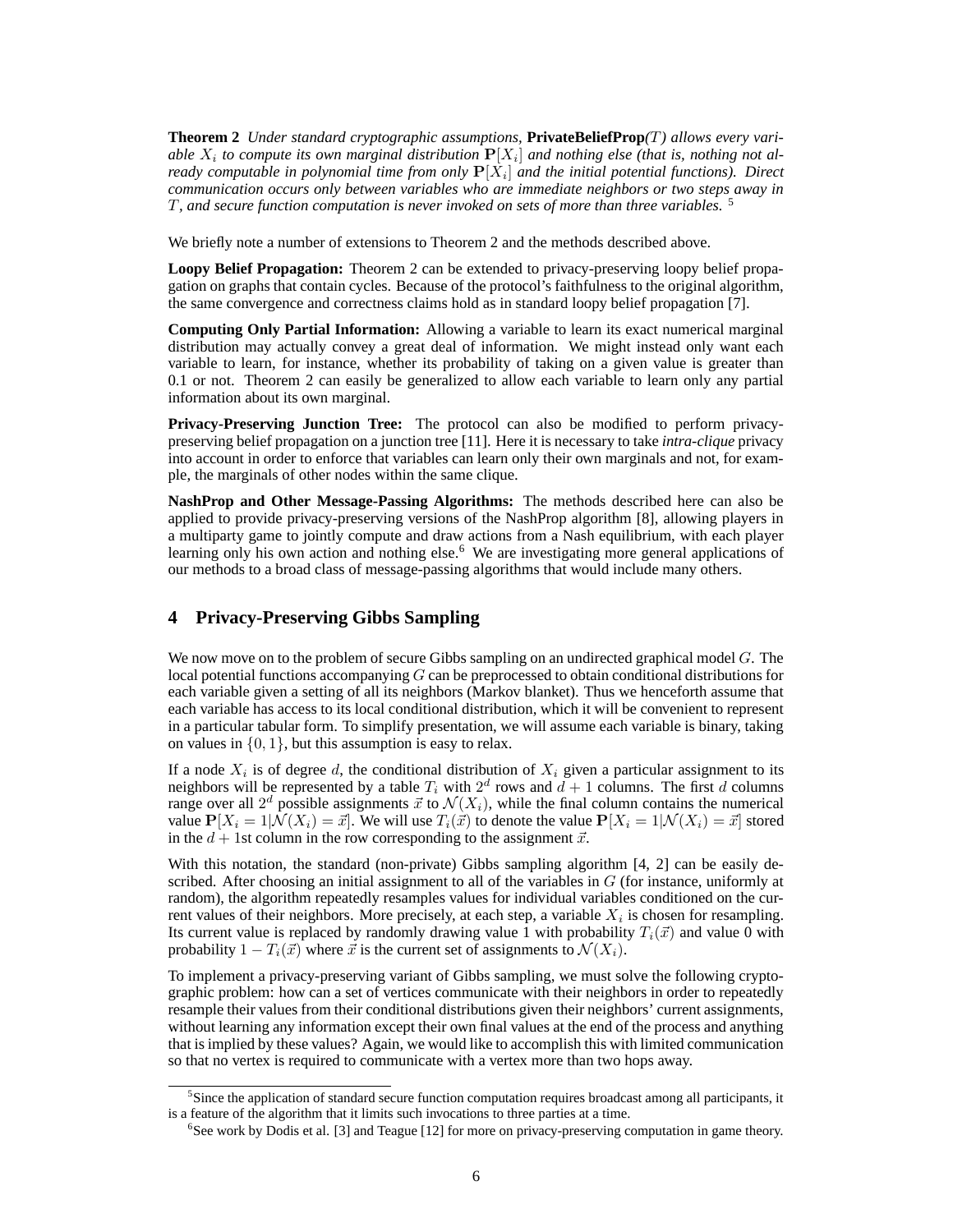In order for each variable to learn only its *final* sampled value after some number of iterations, and not its intermediate resampled values (which may be enough to provide a good approximation of the marginal distribution on the variable), we first provide a way of distributing the current value of a vertex so that it cannot be learned by any vertex in isolation. One way of accomplishing this is by assigning each vertex  $X_i$  a "distinguished neighbor"  $N^*(X_i)$ .  $X_i$  will hold one bit  $b_i$  while  $N^*(X_i)$ will hold a second bit  $b'_i$  such that the current value of  $X_i$  is  $b_i \oplus b'_i$ .

Using such an encoding, there is a simple but relatively inefficient construction for privacypreserving Gibbs sampling that uses only secure multiparty function computation, but that invokes Theorem 1 on entire neighborhoods of the graph. In graphs with high degree, this requires broadcast communication between a large number of parties, which we would like to avoid. Here we describe a much more communication-efficient protocol using blinded encryption. For concreteness the reader may imagine below that we are using the blindable cryptosystem based on quadratic residues described in Section 2.2, though other choices are possible.

We begin by describing a sub-protocol for preprocessing the table  $T_i$  before resampling begins. Let S be the  $2^d$  indices of the rows of the table  $T_i$ . For ease of notation, we will refer to the d neighbors of  $X_i$  as  $V_1, \ldots, V_d$ . The purpose of the sub-protocol is for  $X_i$  and its neighbors to compute a random permutation  $\pi$  of S (which can be thought of as a random permutation of the rows of  $T_i$ ) in such a way that during the protocol, each  $V_j \in \mathcal{N}(X_i)$  learns only the sets  $\{\pi(\vec{x}) : V_j = 0\}$  and  $\{\pi(\vec{x}) : V_j = 1\}$  and  $X_i$  learns nothing.

The sub-protocol is quite simple. First each neighbor  $V_j$  of  $X_i$  encrypts column j of  $T_i$  using its own public key and passes the encrypted column to  $X_i$ . Next  $X_i$  encrypts column  $d+1$  using its own public key.  $X_i$  then concatenates the  $d+1$  encrypted columns together to form an encrypted version of  $T_i$  in which column j is encrypted using the public key of  $V_j$  for  $1 \leq j \leq d$  and column  $d+1$  is encrypted using the public key of  $X_i$ .  $X_i$  then takes the resulting table, randomly permutes the rows, and blinds (randomly re-encrypts) each entry using the appropriate public keys (i.e. the key of  $V_j$  for column j where  $1 \leq j \leq d$  and its own public key for column  $d + 1$ ). At this point,  $X_i$  sends the resulting table to its distinguished neighbor  $N^*(X_i)$ .

The purpose of the blinding steps here is to prevent parties from tracking correspondences between cleartext and encrypted table entries. For instance, without blinding above,  $N^*(X_i)$  could reconstruct the permutation chosen by  $X_i$  by seeing how its own encrypted values have been rearranged. Now from the perspective of  $N^*(X_i)$ , d columns of the table will look like uniformly distributed random bits.  $N^*(X_i)$  will still be able to decrypt the column of the table that corresponds to its own values, but it will become clear that decrypting this column alone cannot yield useful information.

In the next step in the protocol,  $N^*(X_i)$  re-encrypts column  $d+1$  of the table with its own public key. It then randomly permutes the rows of the table, blinds each entry using the appropriate public keys (those of  $V_j$  for columns  $1 \leq j \leq d$  and its own for column  $d + 1$ ), and sends the updated table back to  $X_i$ . At this point, every entry in the table will look random bits to  $X_i$ . Each column j will be encrypted by the public key of  $V_j$ , with the exception of the final column, which will be encrypted by both  $X_i$  and  $\bar{N}^*(X_i)$ . Call this new table  $T'_i$ .

Once these encrypted tables have been computed for each node, we begin the main Gibbs sampling protocol. We inductively assume that at the start of each step, for each  $X_j \in \mathcal{X}$ , the current value of  $X_j$  is distributed between  $X_j$  and  $N^*(X_j)$ . At the end of the step, the only information that has been learned is the new value of a particular node  $X_i$ , but distributed between  $X_i$  and  $N^*(X_i)$ .

Consider a neighbor  $V_j$  of  $X_i$ .  $V_j$  can decrypt column  $j$  of  $T_i'$  in order to learn which rows correspond to its value being 0 and which rows correspond to its values being 1. While  $V_j$  alone does not know what its current value is,  $V_j$  and  $N^*(V_j)$  could compute it together, and thus could together figure out which rows of the permutation correspond to  $V_i$ 's current value. By Theorem 1, since there is a way for them to compute this information ignoring privacy, we can construct an efficient protocol for  $V_j$ ,  $N^*(V_j)$ , and  $X_i$  to perform this computation such that  $X_i$  learns only the rows that correspond to  $V_j$ 's value (and in particular does not learn what this value is), while  $V_j$  and  $N^*(V_j)$  learn nothing.

After this secure computation of partitions has been completed for all neighbors of  $X_i$ ,  $X_i$  will be able to compute the intersection of the subsets of rows it has received from each neighbor. This intersection will be a single row corresponding to the current values of all nodes in  $\mathcal{N}(X_i)$ . Initially,  $X_i$  will not be able to decrypt any of the entries in this row. However,  $X_i$  and  $N^*(X_i)$  could together